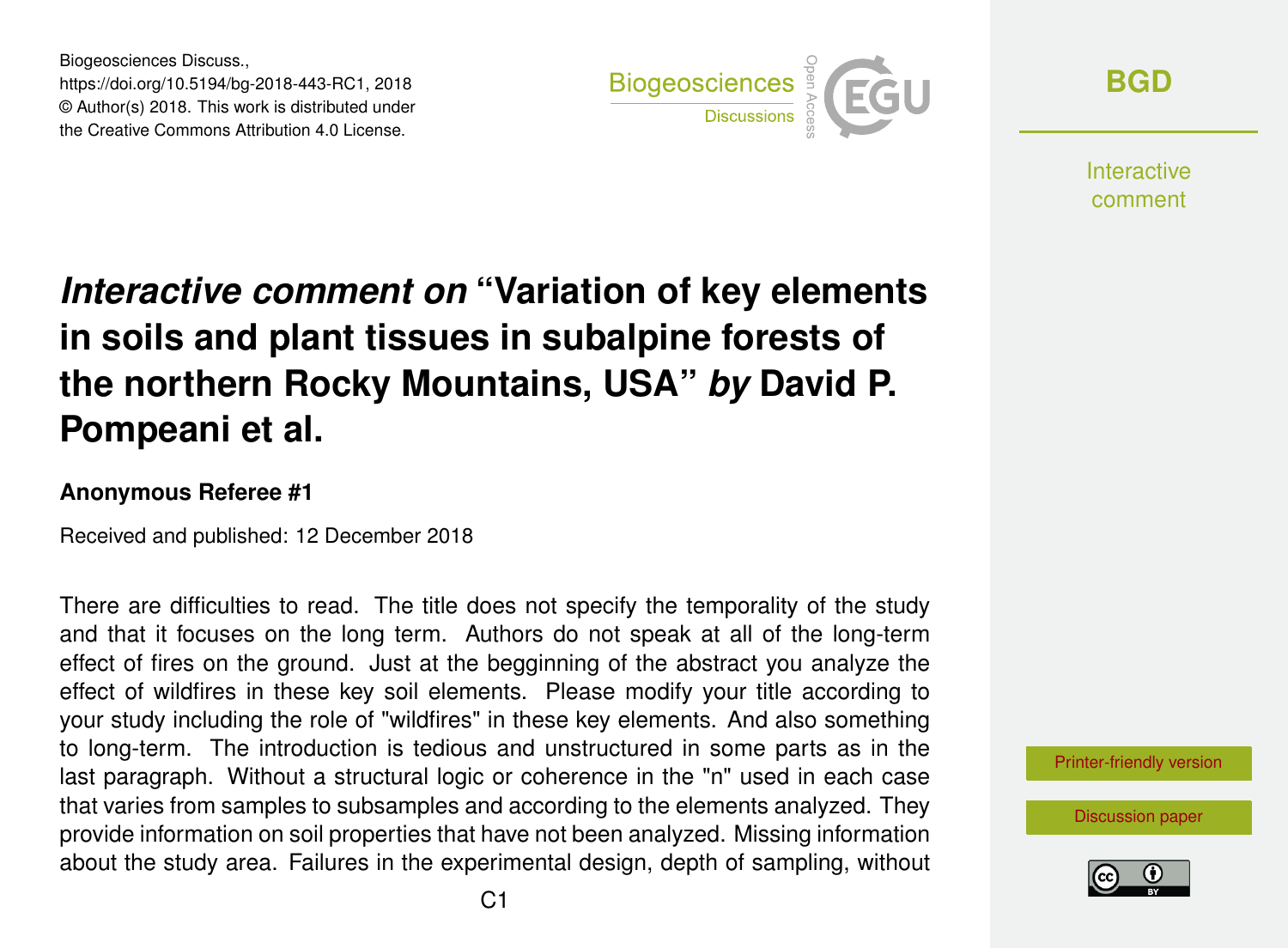references to other papers with the same methodology. The latter also occurs with laboratory analyzes where the description finds lack of scientific support and is chaotic. The MS must be bounded according to what is to be analyzed (the topic of the study) and from there to do it. Different depths, vegetation, years from the last wildfire are mixed, probably different soil type due to the length of the transect and the differences in the vegetation, areas of different severity of fire are mixed without knowing the prefire conditions and where it is assumed that it was of high severity but it is not said why and due to the heterogeneity of the severity in a fire, by the pulses of the fire, the authors try to synthesize without success the effects on which said severity depends but they do not detail in their study how the severity was in this case. They use ratios like the N / P without having analyzed P. It does not follow the same order of description of the elements in all the sections of the paper.

Specific Comments Material and Methods Please provide information in "Study area" section about topography, soil type according to SSS or WRB, slope, aspect, mean anual temperature and precipitation, recent wildfires, etc. Lines 83-90 should be placed in "Study area". Authors appointed that there are 15 sampling areas but in line 103 appointed that there are 14. Line 113: Why id you selected this depth despite the low termal conductivity of soil?? Please, add references where this experimental designed was used to check the scientific validation of your study. If you are study areas where the last wildfire was 100 years ago, why did you sample to 25 cm? Line 114: How many cores did you selected form each site? and how did you select the studied sites? Lines 125 and 126: Then, as I can understand, you only took one sample from 0-10 cm depth. Why? This depth vary in each core? How you can know if the selected soils are from previously or after a wildfire? How many samples did you analyze from each depth? Line 143: So then you did not use n=44? Please, clarify here and in study Fieldwork section how many samples you took from each area, depth, etc. Line 146: As I can underestand, then, all the soil elements do not have the same "n" value. Please clarify. Results and discussion The discussion is scarce and poorly focused on MS topics. Conclusions The conclusions are appropiated to the MS.

## **[BGD](https://www.biogeosciences-discuss.net/)**

Interactive comment

[Printer-friendly version](https://www.biogeosciences-discuss.net/bg-2018-443/bg-2018-443-RC1-print.pdf)

[Discussion paper](https://www.biogeosciences-discuss.net/bg-2018-443)